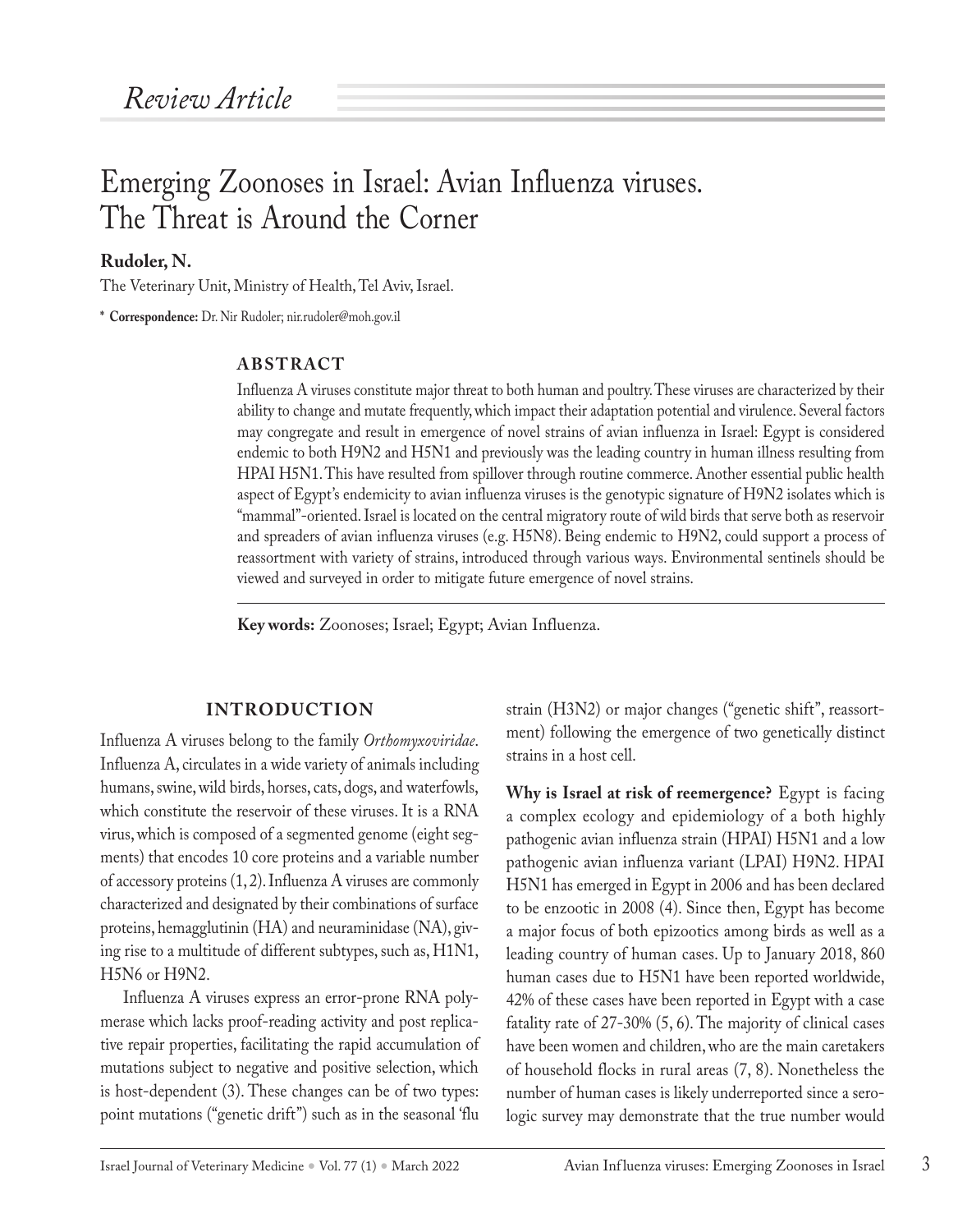probably amount to several hundred thousand human cases (4). In addition, HPAI H5N1 outbreaks in poultry in Egypt are suspected to be heavily underreported (9). As for the efforts to control these epizootics, limited human resources and low vaccination coverage, coupled with improper use of vaccines and limited biosecurity precautions practiced by the vaccination squads, have been a major contributory factor for the HPAI H5N1 endemicity (6).

In 2010, Egypt has experienced incursion of the LPAI H9N2 strain and since then, the virus has established endemic status among the Egyptian poultry population, causing serious economic problems to the poultry industry (10, 11). It is noteworthy that the continuous spread and circulation of LPAI H9N2 in the Egyptian poultry population has been linked to LPAI H9N2 cases in humans and pigs (12). In January 2015, three human cases of LPAI H9N2 following exposure to infected poultry was recorded indicating the zoonotic potential of these viruses. Importantly, this ranks Egypt as the third country, after China and Bangladesh, reporting H9N2 infections in humans. The vast majority of Egyptian H9N2 viruses were found to have undergone a shift in the affinity of the HA from the "avian" receptor (alpha 2-3 sialic acid linkage) to the "human" receptor (alpha 2-6 sialic acid linkage) (13).

The fact that two avian influenza viruses (AIV) subtypes, HPAI H5N1 and LPAI H9N2, co-circulate among poultry and wild birds creates suitable conditions for reassortant viruses. Another virus subtype namely HPAI H5N8 was first detected in Egypt during November-December 2016, when it was isolated from wild migratory birds (14). Recently, simultaneous detection of the three subtypes (H5N1, H5N8, and H9N2) has been described in a poultry farm in Egypt  $(15).$ 

In 2014, a reassortant LPAIV H9N2 was reported in pigeons containing five internal gene segments (PB2, PB1, PA, NP, and NS) form Eurasian avian influenza viruses subtypes (16). Furthermore, following an outbreak of respiratory disease in commercial broiler farms, a novel reassortant subtype of avian influenza virus was documented and designated as HPAIV H5N2 (17). The HA segment was found to be derived from H5N8 virus, with the closest homology of viruses circulating in ducks in Egypt in 2017, whereas the other segments originated from two other H9N2 viruses from pigeons and chickens (17, 18).

H9N2 viruses are known as "gene donors". The 1997

HPAI H5N1 outbreak in Hong Kong was retrospectively been shown to have received its internal genes cassette (all genes except HA and NA) from H9N2 viruses (19).

From 2013 onwards, reassortment between H9N2 viruses and other circulating subtypes resulted in the generation of multiple zoonotic avian influenza viruses with a high propensity to cause disease in humans and poultry, such as H7N9 (20), H10N8 (21) and H5N6. All of which contain the six genes of H9N2 (genotype G57) internal gene cassette. It has been shown, particularly for H7N9 viruses that the H9N2 (G57) internal gene cassette greatly contributes to the pathogenicity of these viruses in mammals, again highlighting that the endemicity of H9N2 viruses may drive the emergence of future zoonotic influenza virus strains (22, 23).

In Israel, the H9N2 virus was initially isolated in May 2000 and after a 1.5 year break, starting in December 2001, this virus became predominant among avian influenza viruses in the country (24). Most of the Israeli isolates (related to G1 lineage) have been shown to harbor the human-like motif L216 in the HA receptor binding site and exhibit the preference for binding of (alpha2-6 sialic acid) receptors (25). This potential endemicity is based on apparent recurring epidemics of the virus, although the vaccine regimen, which began in 2003 has had some success in limiting the endemicity of the virus (24).

Israel also experienced six events in which HPAI H5N1 was involved (2006, 2008, 2010, 2011, 2012 and 2015) (26). The virus first emerged in Israel in March 2006, shortly after it was detected in Egypt (February 2006). Then, outbreaks were detected simultaneously in the Palestinian Authority's Gaza strip and in Israel. Molecular characterization of the isolates from Israel and Gaza performed in the Veterinary Services Central Laboratory showed that they were different from influenza (H5N1) viruses recently isolated in Indonesia (27), however, they belonged to a single strain and were closely related to other HPAI H5N1 strains isolated during this period in European, Asian, and African countries. Noteworthy, during the 2012 outbreak cats, feeding on carcasses of turkeys, became infected and showed clinical signs characteristic of avian influenza. This event demonstrate the virus capacity to overcome the species barrier, as demonstrated in several outbreaks in the past (28, 29).

On November 11, 2016, HPAI H5N8 hit a large poultry farm near Heftsiba, in the northern district of Israel. This was the country's first emergence of this strain. Following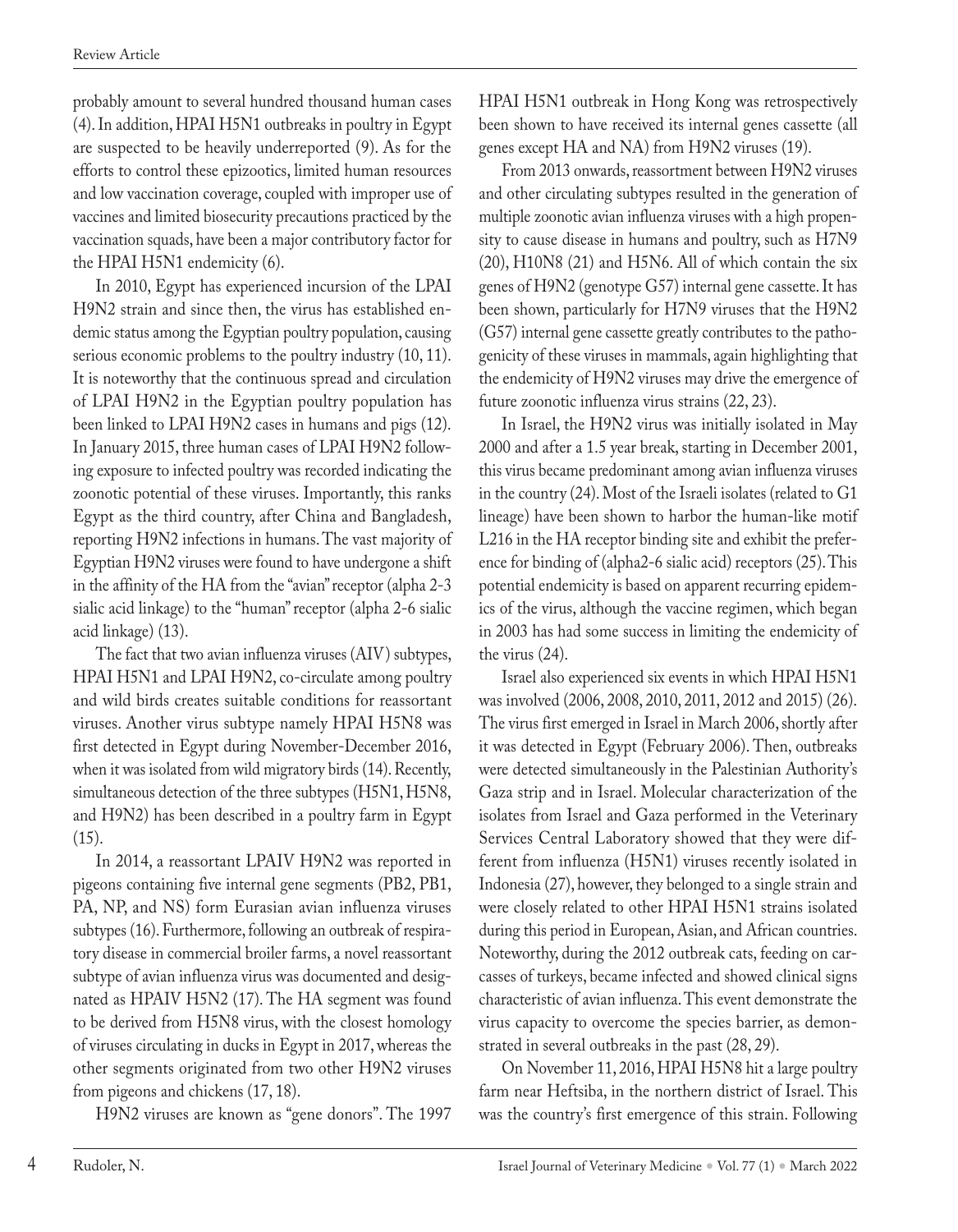this outbreak, HPAI H5N8 was responsible for several other events in 2017 and 2019 that culminated in 2020. During this year, 12 temporally clustered and spatially spread outbreaks in commercial poultry farms and 5 discrete isolations in wild birds, have been documented in Israel (30). Emergence and spread of HPAI H5N8 tightly correlates with wild waterfowl migration routes.

#### **CONCLUSION**

Emergence of existing or novel AIV strains poses a major risk to public health. The main risk for such emergence in Israel is based on 3 different strains namely H5N1, H9N2 and H5N8. The epidemiological, ecological and geographical conditions that exist in our region, and specifically the situation in Egypt, supports this possibility.

Primarily, the complex epidemiological situation in Egypt may lead to the transmission of HAPI H5N1, the most lethal AIV strain to humans, through commerce of live poultry. Another potential means in which HPAI H5N1 may emerge, is through wild birds, since their migration routes pass twice yearly in our region . Such introductions are responsible for inter-continental dispersal of this strain (31). In the past, introductions of H5N1 resulted in severe losses in the poultry sector.

Secondly, although known to be of reduced hazard to public health, LPAI H9N2 isolated in Egypt, is characterized by a genetic signature that imposes increased affinity to the mammailan receptor. Furthermore, this strain was implicated as "gene donor" that contributed to the emergence of several zoonotic AIV strains. This was recently documented in Egypt, when a novel reassortant AIV H5N2 was isolated from a quail (considered as a "mixing vessel" for AIV, similar to the role of swine). LPAI H9N2 was also implicated in reassortant strains that found to have genetic markers that enhanced virulence in poultry and transmission to humans (16).

The third AIV strain that may constitute an important component of future public health threat is HPAI H5N8. Similar to the process underwent by HPAI H5N1, the epidemiology is primarily based on migration of a waterfowl reservoir. A critical reminder is the ability of the virus to cross the species barrier was documented in several events in which seals (32, 33) and foxes was found to be infected with this strain. Furthermore, a cluster of humans infected by HPAI H5N8 was recorded in a poultry farm in Russia, this year (34) .These outbreaks mark "sentinels" among mammals, regarding the process of the virus' ability to adapt to mammals "milieu" as well to evade immune reaction. The ability of this strain to reassort was mentioned earlier.

### **REFERENCES**

- 1. Mostafa, A., Abdelwhab, E.M., Mettenleiter, T.C. and Plechka, S.: Zoonotic potential of influenza A viruses: A comprehensive overview. Viruses. 10: 497, 2018.
- 2. Peacock, P.T., James, J., Sealy, E.J. and Iqbal, M.: A global perspective on H9N2 avian influenza virus. Viruses. 11: 620, 2019.
- 3. Goneau, W.L., Mehta, K., Wong J., L'Huillier, G. A. and Gubbay, B, J.: Zoonotic influenza and human health-Part 1: virology and epidemiology of zoonotic influenzas. Current Infectious Disease Reports. 20, 2018.
- 4. Kayali, G., Kandeil, A., El-Shesheny, R., kayed, S.A., Maatouq, M.A., Cai, Z., McKenzie, P.P. and Webby, J.R.: Avian influenza A (H5N1) virus in Egypt. Emerg. Infect. Dis. 22: 379-388, 2016.
- 5. Centre for Health Protection. Avian influenza affected areas (Table 1) and global statistics of avian influenza A(H5N1) 2017. http:// www.chp.gov.hk/files/pdf/global\_statistics\_avian\_influenza\_e.pdf.
- 6. Geerlings, L. C.E. and Heffernan, C.: Predicting risk of avian influenza a(H5N1) in Egypt: the creation of a community level metric. BMC Public Health. 18: 3338, 2018.
- 7. European Centre for Disease Prevention and Control, Human infection with avian influenza A(H5N1) virus, Egypt, 13 March, 2015. https://www.ecdc.europa.eu/sites/default/files/media/en/publications/Publications/Rapid-Risk-Assessment-Influenza-A-H5N1- Egypt-March-2015.pdf
- 8. Abdelwhab, M. E. and Abdel-Monein, S. A.: Epidemiology, ecology and gene pool of influenza A virus in Egypt: will Egypt will be the epicenter of the next influenza pandemic? Virulence. 6: 6-18, 2015.
- 9. Food and Agriculture Organization, Approaches to controlling, preventing and eliminating H5N1 highly pathogenic avian influenza in endemic countries: http://www.fao.org/docrep/014/ i2150e/i2150e.pdf, 2011.
- 10. Monne, I., Hussein, A.H., Fusaro, A., Valastro, V., Hamoud, M. M., Khalefa, A.R., Dardir, N.S., Radwan, I.M., Capua, I. and Cattoli, G.: H9N2 influenza A virus circulates in H5N1 endemically infected poultry population in Egypt. Influenza Other Respiratory Viruses. 7: 240-243, 2013.
- 11. Kandeil, A., El-Shesheny, R., Maatouq, M. A., Moatasim, Y., Shehata, M.M., Bagato, O., Rubrum, A., Shanmuganatham, K., Webby, J.R., Ali, A.M. and Kayali, G.: Genetic and antigenic evolution of H9N2 avian influenza viruses circulating in Egypt between 2011 and 2013. Arch. Virol. 159: 2861-2876, 2014.
- 12. World Health Organization, influenza at the animal-human interface, summary and assessment, 2016. https://www.who.int/ influenza/human\_animal\_interface/Influenza\_Summary\_IRA\_ HA\_interface\_11\_15\_2016.pdf
- 13. Naguib, M.M., Arafa, A.S., Parvin, R., Beer, M., Vahelnkamp, T. and Harder, C.T.: Insights into genetic diversity and biological